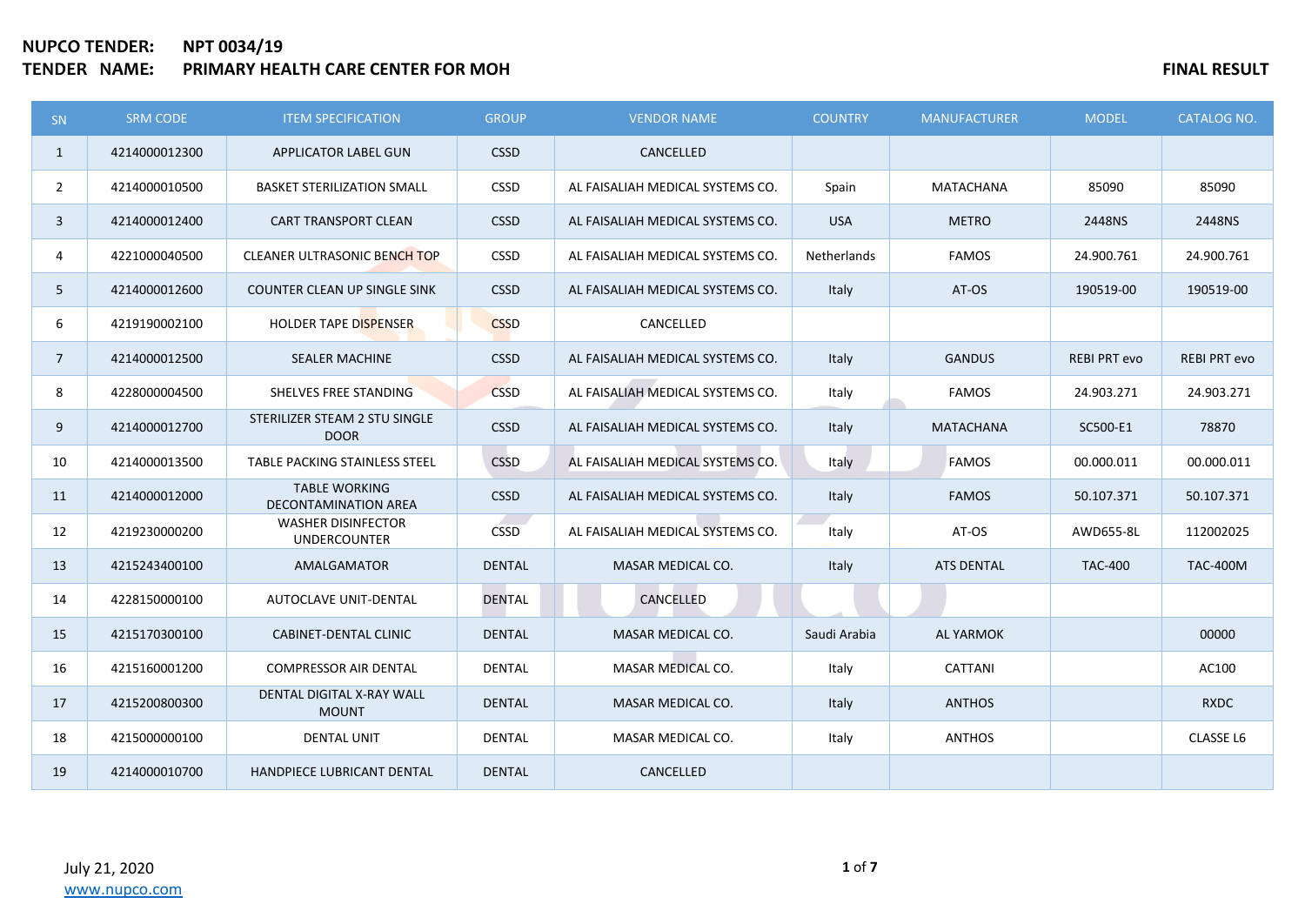## **NUPCO TENDER: NPT 0034/19 TENDER IN A SEXUAL TERM OF STATE AND SEXUAL TERM OF STATE IN A SEXUAL TERM OF STATE IN A SESULT**

| SN | <b>SRM CODE</b> | <b>ITEM SPECIFICATION</b>                                  | <b>GROUP</b>   | <b>VENDOR NAME</b>       | <b>COUNTRY</b> | <b>MANUFACTURER</b> | <b>MODEL</b> | <b>CATALOG NO.</b>              |
|----|-----------------|------------------------------------------------------------|----------------|--------------------------|----------------|---------------------|--------------|---------------------------------|
| 20 | 4214000013100   | <b>INSTRUMENT DENTAL FILLING &amp;</b><br><b>TREATMENT</b> | <b>DENTAL</b>  | CANCELLED                |                |                     |              |                                 |
| 21 | 4214000010600   | INSTRUMENT SET PERIODONTAL<br>TREATMENT                    | <b>DENTAL</b>  | CANCELLED                |                |                     |              |                                 |
| 22 | 4214000013300   | INSTRUMENT SURGICAL DENTAL                                 | <b>DENTAL</b>  | CANCELLED                |                |                     |              |                                 |
| 23 | 4215150100500   | <b>LIGHT CURING WITH</b><br>POLIMARIZATION                 | <b>DENTAL</b>  | MASAR MEDICAL CO.        | China          | <b>BDC</b>          |              | SM1003P-B                       |
| 24 | 4215000000200   | PRE-INSTALLATION WORK DENTAL<br><b>CLINIC</b>              | DENTAL         | MASAR MEDICAL CO.        | Saudi Arabia   | LOCAL               |              | 00000                           |
| 25 | 4110301100600   | REFRIGERATOR DENTAL MATERIALS                              | <b>DENTAL</b>  | <b>MASAR MEDICAL CO.</b> | Saudi Arabia   | <b>LOCAL</b>        |              | $\mathbf 0$                     |
| 26 | 4215201200100   | SENSOR DIGITAL FOR PERIAPICAL<br>INTRAORAL RADIOGRAPH      | <b>DENTAL</b>  | MASAR MEDICAL CO.        | France         | <b>ACTION</b>       |              | PSPIX2                          |
| 27 | 4229510007000   | <b>SUCTION UNIT</b>                                        | <b>DENTAL</b>  | MASAR MEDICAL CO.        | Italy          | <b>CATTANI</b>      |              | <b>MONO JET</b><br>ALPHA 010053 |
| 28 | 4219200100200   | TABLES, EXAMINATION, TREATMENT                             | GENERAL        | CANCELLED                |                |                     |              |                                 |
| 29 | 4214000010800   | AED WITH CART                                              | GENERAL        | CANCELLED                |                |                     |              |                                 |
| 30 | 4214000012200   | BAG, RESUSCITATION, ADULT,<br>PEDIATRIC                    | GENERAL        | CANCELLED                |                |                     |              |                                 |
| 31 | 4214000010900   | <b>BAG EMERGENCY</b>                                       | <b>GENERAL</b> | CANCELLED                |                |                     |              |                                 |
| 32 | 4214000013900   | <b>BED PATIENT ELECTRICAL</b>                              | <b>GENERAL</b> | <b>CANCELLED</b>         |                |                     |              |                                 |
| 33 | 4214000009900   | <b>CABINET STORAGE INSTRUMENT</b>                          | GENERAL        | CANCELLED                |                |                     |              |                                 |
| 34 | 4214000000800   | <b>CART DRESSING</b>                                       | GENERAL        | CANCELLED                |                |                     |              |                                 |
| 35 | 4214000011700   | <b>CONTAINER SHARP</b>                                     | GENERAL        | CANCELLED                |                |                     |              |                                 |
| 36 | 4214000011800   | <b>CONTAINER WASTE WITH COVER</b>                          | GENERAL        | CANCELLED                |                |                     |              |                                 |
| 37 | 4214000003100   | <b>CYLINDER OXYGEN</b>                                     | GENERAL        | CANCELLED                |                |                     |              |                                 |
| 38 | 4214000010000   | DOPPLER FETAL HEART                                        | GENERAL        | CANCELLED                |                |                     |              |                                 |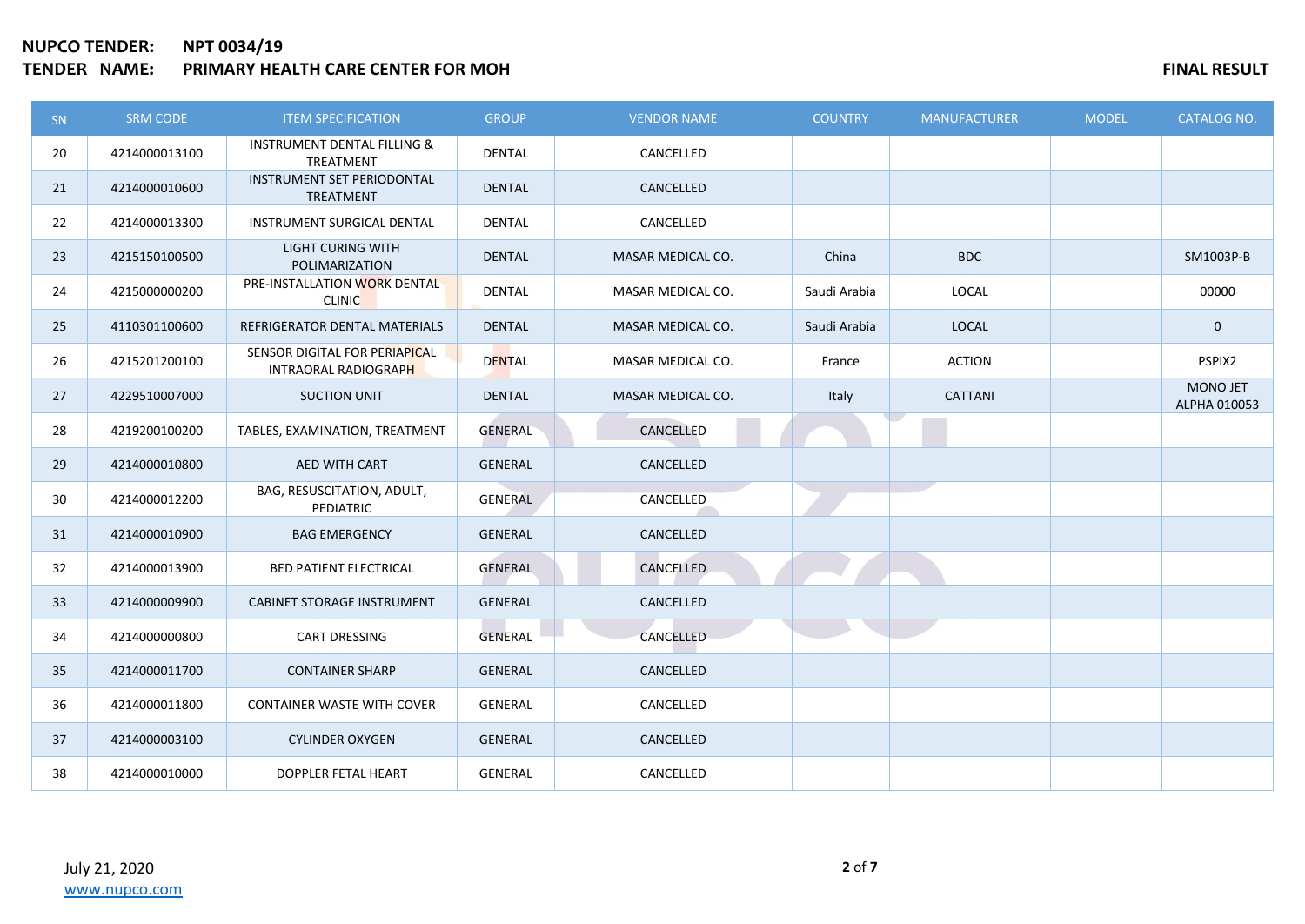# **NUPCO TENDER: NPT 0034/19 TENDER NAMES AND FINAL RESULT PRIMARY HEALTH CARE CENTER FOR MOH**

| <b>SN</b> | SRM CODE      | <b>ITEM SPECIFICATION</b>                     | <b>GROUP</b>   | <b>VENDOR NAME</b> | <b>COUNTRY</b>           | <b>MANUFACTURER</b> | <b>MODEL</b> | <b>CATALOG NO.</b> |
|-----------|---------------|-----------------------------------------------|----------------|--------------------|--------------------------|---------------------|--------------|--------------------|
| 39        | 4214000012100 | ECG 3 LEAD                                    | <b>GENERAL</b> | CANCELLED          |                          |                     |              |                    |
| 40        | 4222151209800 | <b>INFUSION PUMP</b>                          | GENERAL        | CANCELLED          |                          |                     |              |                    |
| 41        | 4227201802400 | LARYNGOSCOPE ADULT/PEDIATRIC                  | GENERAL        | CANCELLED          |                          |                     |              |                    |
| 42        | 4214000004100 | LIGHT EXAM CEILING MOUNTED                    | GENERAL        | CANCELLED          |                          |                     |              |                    |
| 43        | 4214000004300 | LIGHT EXAM WALL MOUNTED                       | <b>GENERAL</b> | CANCELLED          |                          |                     |              |                    |
| 44        | 4110451100000 | OVEN UNIVERSAL 100 - 200 LITERS               | <b>GENERAL</b> | CANCELLED          |                          |                     |              |                    |
| 45        | 4214000005500 | <b>REGULATOR OXYGEN</b>                       | GENERAL        | CANCELLED          |                          |                     |              |                    |
| 46        | 4214000055900 | <b>SCALE INFANT ELECTRONIC</b>                | <b>GENERAL</b> | CANCELLED          |                          |                     |              |                    |
| 47        | 4214000006000 | <b>SCALE PATIENT WITH HEIGHT</b>              | <b>GENERAL</b> | CANCELLED          |                          |                     |              |                    |
| 48        | 4214000011000 | SPHYGMOMANOMETER VITAL SIGN<br><b>DIGITAL</b> | GENERAL        | CANCELLED          |                          |                     |              |                    |
| 49        | 4214000011400 | <b>STAND IV</b>                               | <b>GENERAL</b> | CANCELLED          |                          |                     |              |                    |
| 50        | 4214000006700 | STETHOSCOPE ADULT                             | <b>GENERAL</b> | <b>CANCELLED</b>   | $\overline{\phantom{a}}$ |                     |              |                    |
| 51        | 4218190007800 | STETHOSCOPE INFANT                            | <b>GENERAL</b> | CANCELLED          |                          |                     |              |                    |
| 52        | 4618181001100 | STRETCHER EMERGENCY                           | <b>GENERAL</b> | CANCELLED          |                          |                     |              |                    |
| 53        | 4214000010200 | <b>SUCTION ELECTRICAL</b>                     | <b>GENERAL</b> | CANCELLED          |                          |                     |              |                    |
| 54        | 4214000010100 | TABLE EXAM INFANT WITH SCALE                  | GENERAL        | CANCELLED          |                          |                     |              |                    |
| 55        | 4214000013700 | TABLE EXAMINATION PEDIATRIC                   | <b>GENERAL</b> | CANCELLED          |                          |                     |              |                    |
| 56        | 4229510047200 | <b>TABLE INSTRUMENT</b>                       | <b>GENERAL</b> | CANCELLED          |                          |                     |              |                    |
| 57        | 4214000008800 | WHEELCHAIR ADULT                              | <b>GENERAL</b> | CANCELLED          |                          |                     |              |                    |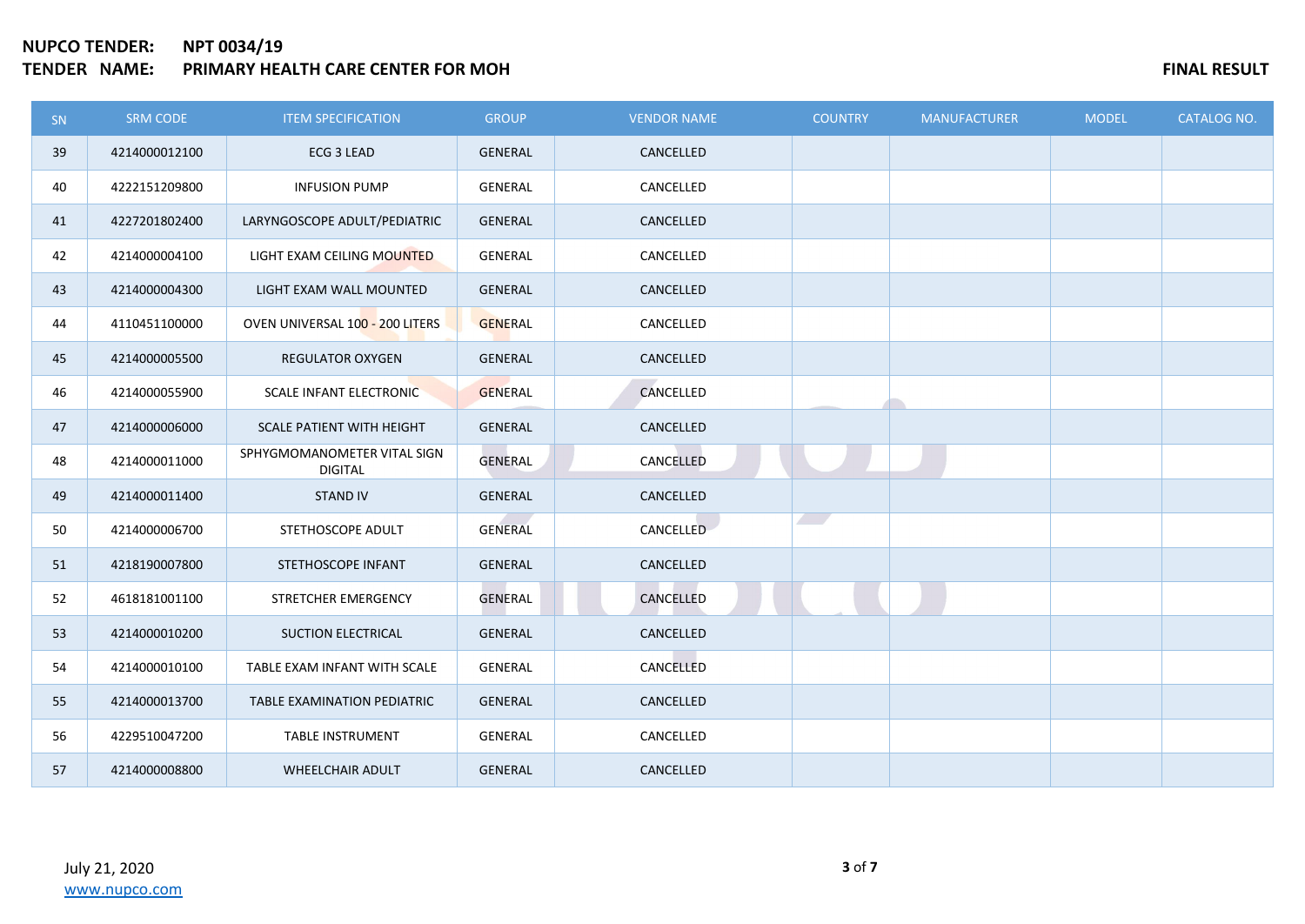## **NUPCO TENDER: NPT 0034/19 TENDER NAMES AND RESULT ASSESSED FINAL RESULT**

| SN | <b>SRM CODE</b> | <b>ITEM SPECIFICATION</b>                  | <b>GROUP</b>   | <b>VENDOR NAME</b>         | <b>COUNTRY</b> | <b>MANUFACTURER</b>                   | <b>MODEL</b> | <b>CATALOG NO.</b> |
|----|-----------------|--------------------------------------------|----------------|----------------------------|----------------|---------------------------------------|--------------|--------------------|
| 58 | 4214000011500   | ULTRASOUND OB/GYN BASIC                    | <b>IMAGING</b> | CANCELLED                  |                |                                       |              |                    |
| 59 | 4215200800400   | X-RAY DIGITAL BASIC                        | <b>IMAGING</b> | CANCELLED                  |                |                                       |              |                    |
| 60 | 4214000014000   | ANALYZER CHEMISTRY SEMI<br>AUTOMATED       | LAB            | CANCELLED                  |                |                                       |              |                    |
| 61 | 4115000002500   | <b>ANALYZER ELECTROLYTE</b>                | LAB            | CANCELLED                  |                |                                       |              |                    |
| 62 | 4110370600000   | BATHS, WATER                               | LAB            | MEDICAL VISION EST.        | South Korea    | LABTECH                               |              | LWB-106D           |
| 63 | 4112170301400   | <b>CENTRIFUGE 12 TUBES</b>                 | LAB            | MEDICAL VISION EST.        | Germany        | <b>HERMLE</b>                         |              | Z 206 A            |
| 64 | 4219210100200   | CHAIR BLOOD DRAWING                        | <b>LAB</b>     | MEDICAL VISION EST.        | Saudi Arabia   | SAUDI KUWAITI<br>COMPANY              |              | BD-320             |
| 65 | 4115000008300   | <b>CHAIR LAB</b>                           | LAB            | <b>MEDICAL VISION EST.</b> | Saudi Arabia   | SAUDI KUWAITI<br><b>COMPANY</b>       |              | 32S                |
| 66 | 4221000043200   | CONTAINER REFRIGERATED LARGE               | LAB            | MEDICAL VISION EST.        | China          | <b>CHUNDE</b><br><b>BIOTECHNOLOGY</b> |              | <b>LX18Y</b>       |
| 67 | 4214000011600   | CONTAINER REFRIGERATED SMALL               | LAB            | MEDICAL VISION EST.        | China          | <b>CHUNDE</b><br><b>BIOTECHNOLOGY</b> |              | <b>LX10Y</b>       |
| 68 | 4115000010000   | <b>COUNTER BLOOD CELL 18</b><br>PARAMETERS | LAB            | CANCELLED                  |                |                                       |              |                    |
| 69 | 4115000010800   | DESTROYER SYRINGE NEEDLE                   | LAB            | MEDICAL VISION EST.        | India          | <b>NARANG MEDICAL</b>                 |              | <b>NS030</b>       |
| 70 | 4112180000500   | <b>DISTILLER WATER LAB</b>                 | LAB            | MEDICAL VISION EST.        | South Korea    | LABTECH                               |              | LWD-3008           |
| 71 | 4219190001100   | <b>HOLDER SLIDE</b>                        | LAB            | MEDICAL VISION EST.        | <b>USA</b>     | <b>HEATHROW SCIENTIFIC</b>            |              | HS9902             |
| 72 | 4115000015300   | HOTPLATE                                   | LAB            | MEDICAL VISION EST.        | South Korea    | LABTECH                               |              | LHT-2060D          |
| 73 | 4214000011900   | <b>METER PH</b>                            | LAB            | MEDICAL VISION EST.        | Romania        | ADWA                                  |              | AD1000             |
| 74 | 4115000019800   | METER T.S.                                 | LAB            | CANCELLED                  |                |                                       |              |                    |
| 75 | 4214000013400   | MICROSCOPE BINOCULAR                       | LAB            | <b>MEDICAL VISION EST.</b> | China          | <b>MOTIC INSTRUMINTS UK</b>           |              | <b>BA210</b>       |
| 76 | 4115000021900   | MIXER BLOOD ROLLER TYPE                    | LAB            | MEDICAL VISION EST.        | Taiwan         | <b>GEMMY INDUSTRIAL</b>               |              | VM-370(B)          |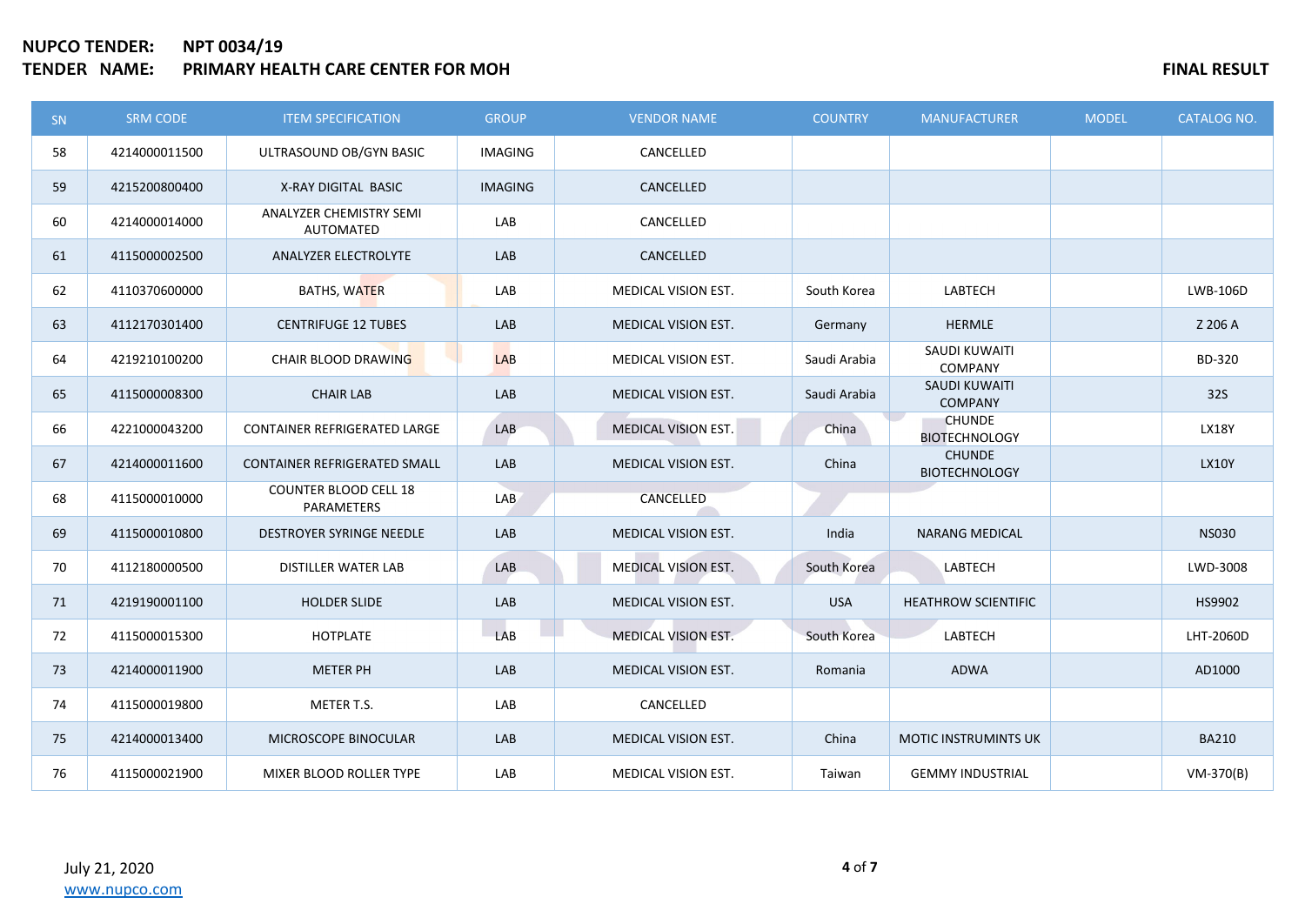## **NUPCO TENDER: NPT 0034/19 TENDER IN A PRIMARY HEALTH CARE CENTER FOR MOH FINAL RESULT**

| <b>SN</b> | <b>SRM CODE</b> | <b>ITEM SPECIFICATION</b>               | <b>GROUP</b>     | <b>VENDOR NAME</b>                               | <b>COUNTRY</b>    | <b>MANUFACTURER</b>                         | <b>MODEL</b> | <b>CATALOG NO.</b>   |
|-----------|-----------------|-----------------------------------------|------------------|--------------------------------------------------|-------------------|---------------------------------------------|--------------|----------------------|
| 77        | 4115000022000   | <b>MIXER VORTEX</b>                     | LAB              | MEDICAL VISION EST.                              | Taiwan            | <b>GEMMY INDUSTRIAL</b>                     |              | <b>VM-300</b>        |
| 78        | 4115000024400   | PIPETTOR ADJUSTABLE                     | LAB              | MEDICAL VISION EST.                              | Germany           | AHN BIOTECHNOLOGIE<br><b>GMBH</b>           |              | B02-1*B10-1*         |
| 79        | 4214000013200   | <b>RACK HOLDER 12 TUBES</b>             | LAB              | MEDICAL VISION EST.                              | India             | <b>ELECTRONIC</b><br><b>INSTRUMENTATION</b> |              | CH0708B              |
| 80        | 4214000010400   | <b>RACK HOLDER 24 TUBES</b>             | LAB              | MEDICAL VISION EST.                              | India             | <b>ELECTRONIC</b><br><b>INSTRUMENTATION</b> |              | CH0709B              |
| 81        | 4221000073200   | REFRIGERATOR 24 FT FOR SAMPLES          | LAB              | MEDICAL VISION EST.                              | Italy             | <b>FRIMED</b>                               |              | AF70V                |
| 82        | 4115000030600   | <b>STOPWATCH</b>                        | LAB              | MEDICAL VISION EST.                              | China             | <b>BRANNAN-UK</b>                           |              | 28/404/0             |
| 83        | 4214000011200   | THERMOMETER LABORATORY -20 TO<br>$+15$  | LAB              | MEDICAL VISION EST.                              | United<br>Kingdom | <b>BRANNAN-UK</b>                           |              | 44/810/9             |
| 84        | 4115000031900   | THERMOMETER LABORATORY -10 TO<br>$+100$ | <b>LAB</b>       | <b>MEDICAL VISION EST.</b>                       | United<br>Kingdom | <b>BRANNAN-UK</b>                           |              | 44/810/9             |
| 85        | 4115000032500   | TIMER INTERVAL                          | LAB              | MEDICAL VISION EST.                              | Hong Kong         | <b>BRANNAN-UK</b>                           |              | 28/207/0             |
| 86        | 4214000013800   | 52" LCD WALL MOUNT                      | <b>FURNITURE</b> | <b>SCIENTIFIC PRODUCTS</b><br>PHARMACEUTICAL CO. | China             | OTHER_KMC                                   |              | K18M55262            |
| 87        | 4410290600000   | <b>CABINET OFFICE GLASS DOOR</b>        | <b>FURNITURE</b> | <b>SCIENTIFIC PRODUCTS</b><br>PHARMACEUTICAL CO. | China             | OTHER OFFICE LAND                           |              | OL <sub>02</sub>     |
| 88        | 4214000011300   | <b>CHAIR CLASSROOM</b>                  | <b>FURNITURE</b> | <b>SCIENTIFIC PRODUCTS</b><br>PHARMACEUTICAL CO. | China             | OTHER OFFICE LAND                           |              | OL03                 |
| 89        | 4219210309800   | <b>CHAIR DOCTOR'S OFFICE</b>            | <b>FURNITURE</b> | <b>SCIENTIFIC PRODUCTS</b><br>PHARMACEUTICAL CO. | China             | OTHER OFFICE LAND                           |              | OL04                 |
| 90        | 4219210300400   | <b>CHAIR LEATHER WITH ARMS</b>          | <b>FURNITURE</b> | <b>SCIENTIFIC PRODUCTS</b><br>PHARMACEUTICAL CO. | China             | OTHER OFFICE LAND                           |              | OL05                 |
| 91        | 4221000023200   | <b>CHAIR OFFICE EMPLOYEE</b>            | <b>FURNITURE</b> | <b>SCIENTIFIC PRODUCTS</b><br>PHARMACEUTICAL CO. | China             | OTHER OFFICE LAND                           |              | OL06                 |
| 92        | 4214000011100   | <b>CHAIR OFFICE MANAGER</b>             | <b>FURNITURE</b> | <b>SCIENTIFIC PRODUCTS</b><br>PHARMACEUTICAL CO. | China             | OTHER OFFICE LAND                           |              | OL07                 |
| 93        | 4214000046100   | <b>CHAIR WAITING 2 SEATS</b>            | <b>FURNITURE</b> | <b>SCIENTIFIC PRODUCTS</b><br>PHARMACEUTICAL CO. | China             | OTHER OFFICE LAND                           |              | OL <sub>08</sub>     |
| 94        | 4219210300500   | <b>CHAIR WAITING 3 SEATS</b>            | <b>FURNITURE</b> | <b>SCIENTIFIC PRODUCTS</b><br>PHARMACEUTICAL CO. | China             | OTHER OFFICE LAND                           |              | OL09                 |
| 95        | 4219190900200   | <b>COMPUTER DESKTOP</b>                 | <b>FURNITURE</b> | <b>SCIENTIFIC PRODUCTS</b><br>PHARMACEUTICAL CO. | China             | OTHER_HP                                    |              | HP 290 G3 I7<br>7700 |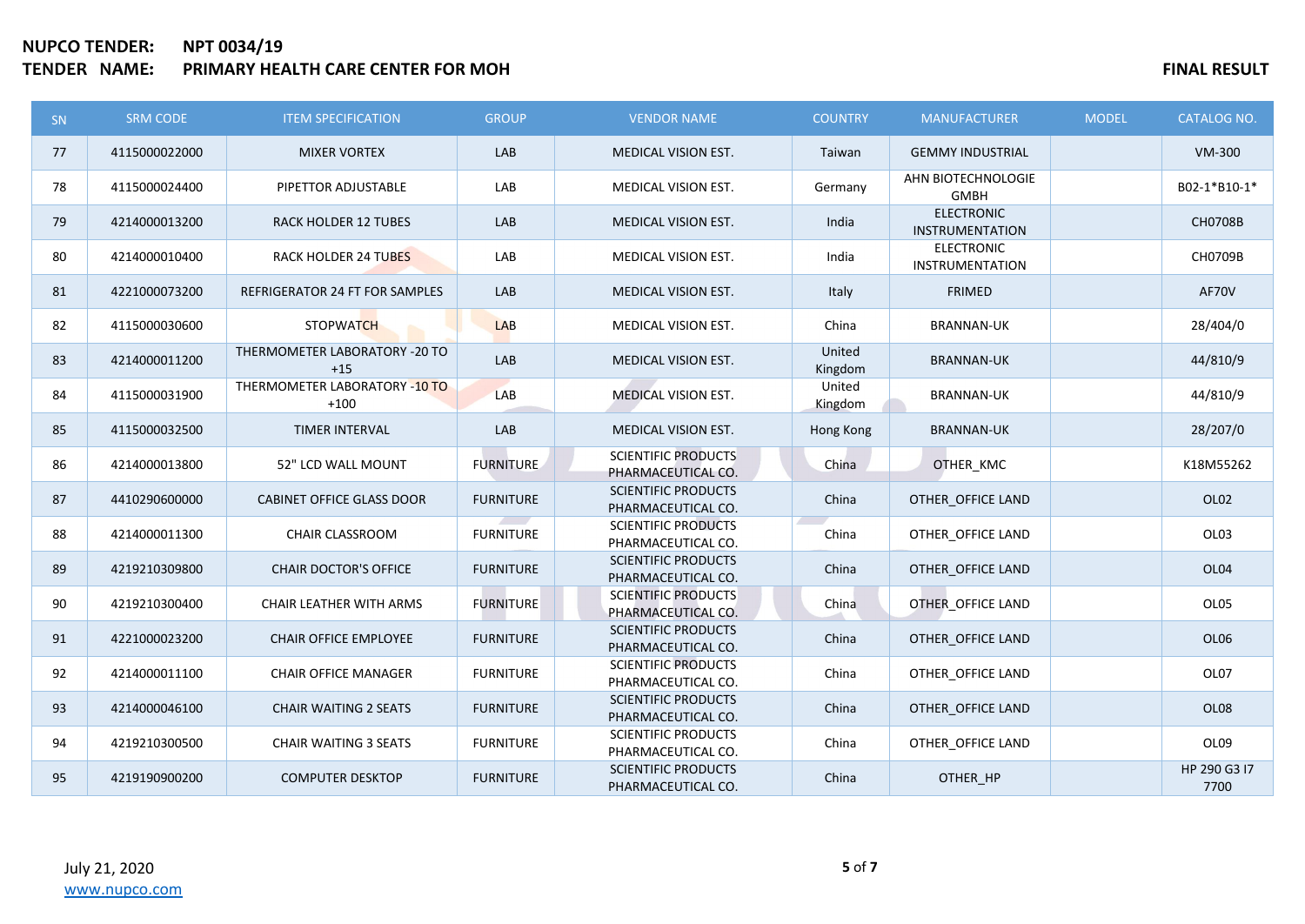# **NUPCO TENDER: NPT 0034/19 TENDER IN A SEXULT FOR SEXULT SEXULT SEXULT SEXULT SEXULT SEXULT SEXULT SEXULT SEXULT SEXULT**

| <b>SN</b> | <b>SRM CODE</b> | <b>ITEM SPECIFICATION</b>         | <b>GROUP</b>     | <b>VENDOR NAME</b>                               | <b>COUNTRY</b> | <b>MANUFACTURER</b>             | <b>MODEL</b> | <b>CATALOG NO.</b>             |
|-----------|-----------------|-----------------------------------|------------------|--------------------------------------------------|----------------|---------------------------------|--------------|--------------------------------|
| 96        | 4219160700500   | <b>CURTAIN CUBICAL WITH TRACK</b> | <b>FURNITURE</b> | <b>SCIENTIFIC PRODUCTS</b><br>PHARMACEUTICAL CO. | China          | OTHER_OFFICE LAND               |              | OL11                           |
| 97        | 4219160700000   | <b>CURTAIN WINDOW WITH TRACK</b>  | <b>FURNITURE</b> | <b>SCIENTIFIC PRODUCTS</b><br>PHARMACEUTICAL CO. | China          | OTHER_OFFICE LAND               |              | OL12                           |
| 98        | 4410170500400   | OFFICE DEPARTMENT MANAGER         | <b>FURNITURE</b> | <b>SCIENTIFIC PRODUCTS</b><br>PHARMACEUTICAL CO. | China          | OTHER OFFICE LAND               |              | OL13                           |
| 99        | 4410290107600   | OFFICE DOCTOR                     | <b>FURNITURE</b> | <b>SCIENTIFIC PRODUCTS</b><br>PHARMACEUTICAL CO. | China          | OTHER OFFICE LAND               |              | OL14                           |
| 100       | 4410170503300   | OFFICE EMPLOYEE                   | <b>FURNITURE</b> | <b>SCIENTIFIC PRODUCTS</b><br>PHARMACEUTICAL CO. | China          | OTHER OFFICE LAND               |              | OL15                           |
| 101       | 4410310112000   | PRINTER OFFICE LASER 18 PAGE/MIN  | <b>FURNITURE</b> | <b>SCIENTIFIC PRODUCTS</b><br>PHARMACEUTICAL CO. | China          | HP                              |              | <b>HP LASERJET</b><br>PRO M15A |
| 102       | 4111170700400   | PROJECTOR WITH SCREEN             | <b>FURNITURE</b> | <b>SCIENTIFIC PRODUCTS</b><br>PHARMACEUTICAL CO. | China          | <b>BENQ</b>                     |              | MX604                          |
| 103       | 4228000045300   | <b>SHELVES LIBRARY</b>            | <b>FURNITURE</b> | <b>SCIENTIFIC PRODUCTS</b><br>PHARMACEUTICAL CO. | China          | <b>OFFICE LAND</b>              |              | <b>OL18</b>                    |
| 104       | 4228000044500   | SHELVES METAL                     | <b>FURNITURE</b> | <b>SCIENTIFIC PRODUCTS</b><br>PHARMACEUTICAL CO. | China          | <b>OFFICE LAND</b>              |              | OL19                           |
| 105       | 4221000024500   | <b>SOFA SET</b>                   | <b>FURNITURE</b> | <b>SCIENTIFIC PRODUCTS</b><br>PHARMACEUTICAL CO. | China          | <b>OFFICE LAND</b>              |              | <b>OL20</b>                    |
| 106       | 4110291500600   | <b>STATION PANTRY</b>             | <b>FURNITURE</b> | <b>SCIENTIFIC PRODUCTS</b><br>PHARMACEUTICAL CO. | China          | OFFICE LAND                     |              | OL21                           |
| 107       | 4214000012800   | TABLE CONFERENCE 12 PERSONS       | <b>FURNITURE</b> | <b>SCIENTIFIC PRODUCTS</b><br>PHARMACEUTICAL CO. | China          | <b>OFFICE LAND</b>              |              | OL22                           |
| 108       | 4214000012900   | TABLE CONFERENCE 20 PERSONS       | <b>FURNITURE</b> | <b>SCIENTIFIC PRODUCTS</b><br>PHARMACEUTICAL CO. | China          | <b>OFFICE LAND</b>              |              | OL <sub>23</sub>               |
| 109       | 4221151400500   | <b>TABLE CORNER</b>               | <b>FURNITURE</b> | <b>SCIENTIFIC PRODUCTS</b><br>PHARMACEUTICAL CO. | China          | <b>OFFICE LAND</b>              |              | <b>OL24</b>                    |
| 110       | 4223200302300   | <b>TABLE FOLDING</b>              | <b>FURNITURE</b> | <b>SCIENTIFIC PRODUCTS</b><br>PHARMACEUTICAL CO. | China          | <b>OFFICE LAND</b>              |              | <b>OL25</b>                    |
| 111       | 4110590507800   | <b>TABLE LIBRARY</b>              | <b>FURNITURE</b> | <b>SCIENTIFIC PRODUCTS</b><br>PHARMACEUTICAL CO. | China          | <b>OFFICE LAND</b>              |              | OL26                           |
| 112       | 4214000013600   | <b>TABLE TEA</b>                  | <b>FURNITURE</b> | <b>SCIENTIFIC PRODUCTS</b><br>PHARMACEUTICAL CO. | China          | <b>OFFICE LAND</b>              |              | <b>OL27</b>                    |
| 113       | 4712170203300   | WASTE BIN PEDAL OPERATED          | <b>FURNITURE</b> | <b>SCIENTIFIC PRODUCTS</b><br>PHARMACEUTICAL CO. | China          | <b>OFFICE LAND</b>              |              | <b>OL28</b>                    |
| 114       | 4214000010300   | <b>CABINET MEDICATION</b>         | PHARMACY         | MEDICAL VISION EST.                              | Saudi Arabia   | SAUDI KUWAITI<br><b>COMPANY</b> |              | <b>SKG5050</b>                 |